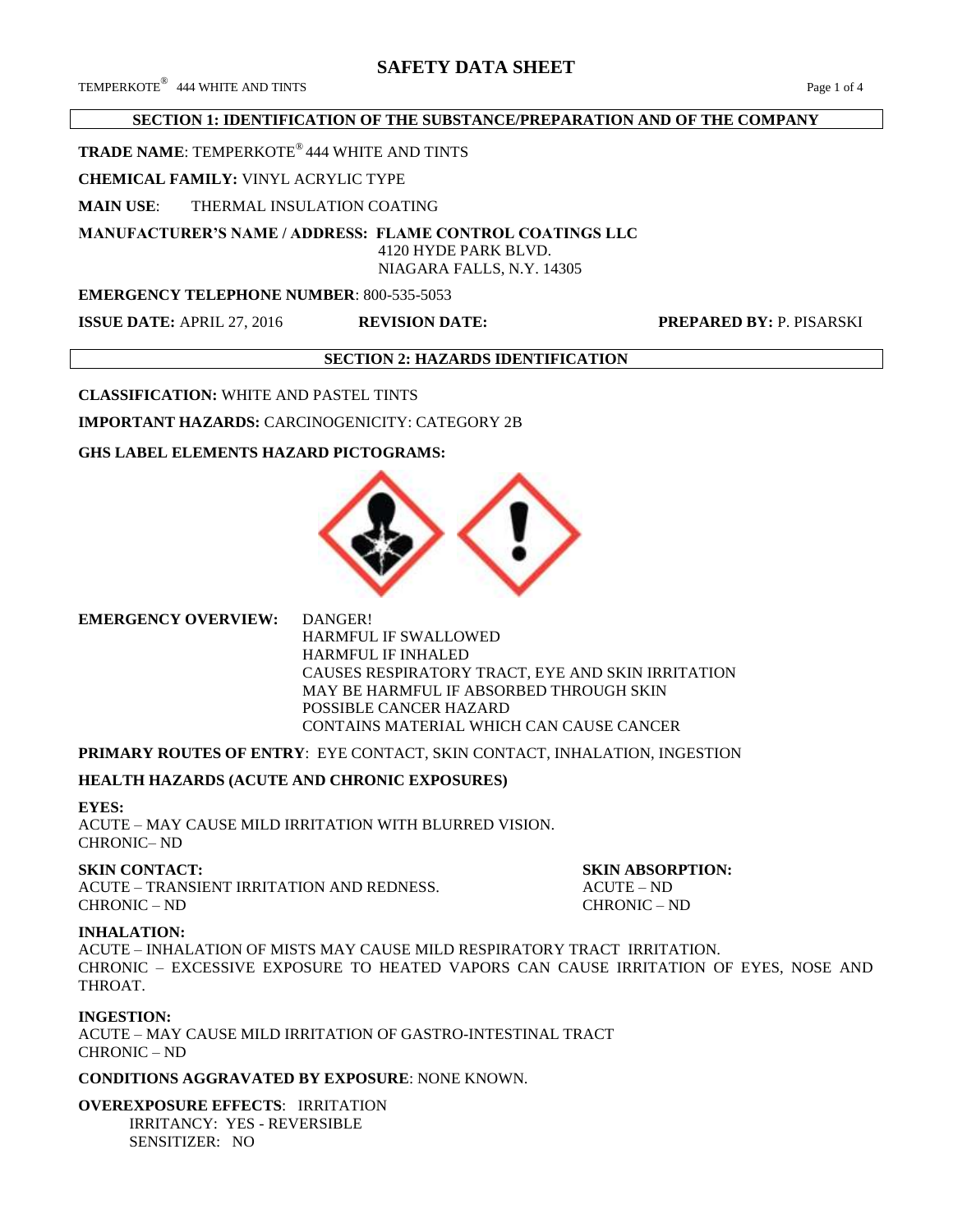## **SECTION 3: COMPOSITION/INFORMATION ON INGREDIENTS**

#### **SUBSTANCE/MIXTURE:** MIXTURE

#### **OTHER MEANS OF IDENTIFICATION:** NOT AVAILABLE

| <b>HAZARDOUS INGREDIENTS</b>         |             | Wt. %<br><b>CAS Number</b> |
|--------------------------------------|-------------|----------------------------|
| TRIMETHYLPENTANEDIOL MONOISOBUTYRATE | $1.0 - 5.0$ | 025265-77-4                |
| <b>TITANIUM DIOXIDE</b>              | $15-30$     | 013463-67-7                |
| PROPYLENE GLYCOL                     | $5-10$      | $000057 - 55 - 6$          |
| ETHYLENE GLYCOL                      | $0.1 - 1.0$ | $000107 - 21 - 1$          |
| 2-AMINO-2 METHYL-1-PROPANOL          | $0.1 - 1.0$ | 000124-68-5                |

#### **SECTION 4: FIRST AID MEASURES**

**GENERAL**: REMOVE AFFECTED PERSON FROM AREA. TREAT SYMPTOMATICALLY.

**EYES**: FLUSH WITH WATER FOR 15 MINUTES. GET MEDICAL ATTENTION.

**SKIN**: WASH WITH SOAP AND WATER. IF IRRITATION PERSISTS, SEEK MEDICAL ATTENTION.

**INHALATION**: MOVE TO FRESH AIR. IF BREATHING REMAINS OR BECOMES LABORED, SEEK MEDICAL ATTENTION.

**INGESTION**: GIVE 3–4 GLASSES OF MILK OR WATER. **DO NOT INDUCE VOMITING.** GET MEDICAL ATTENTION.

#### **SECTION 5: FIRE FIGHTING MEASURES**

**EXTINGUISHNG MEDIA: WATER, CO<sub>2</sub>, DRY CHEMICAL** 

**HAZARDOUS DECOMPOSITION PRODUCTS: CO, CO<sub>2</sub>** 

**HAZARDOUS POLYMERIZATION (REACTIVITY**): WILL NOT OCCUR.

**SPECIAL FIRE FIGHTING PROCEDURES**: NONE LIKELY WITH SMALL QUANTITIES. FOR LARGE QUANTITIES, FIREFIGHTERS AND OTHERS EXPOSED TO VAPORS OR PRODUCTS OF COMBUSTION SHOULD WEAR BUTYL RUBBER BOOTS, GLOVES AND BODY SUIT. SELF-CONTANED BREATHING APPARATUS SHOULD BE WORN.

**UNUSUAL FIRE AND EXPLOSIVE HAZARDS:** POLYMER FILM CAN BURN, MATERIAL CAN SPLATTER ABOVE 100°C

**SECTION 6: ACCIDENTAL RELEASE MEASURES**

**STEPS TO BE TAKEN IN CASE MATERIAL IS RELEASED OR SPILLED**: COVER SPILLS WITH ABSORBENT. PLACE IN METAL CONTAINERS FOR RECOVERY OR DISPOSAL. PREVENT ENTRY INTO SEWERS, STORM DRAINS, AND WATERWAYS.

## **SECTION 7: HANDLING AND STORAGE**

**GENERAL**: STORE IN COOL, WELL VENTILATED AREAS. KEEP AWAY FROM HEAT AND OPEN FLAMES. AVOID PROLONGED INHALATION OF HEATED VAPORS OR MISTS. AVOID PROLONGED SKIN CONTACT.

**STORAGE**: STORE BETWEEN 40ºF AND 100ºF PROTECTED FROM FROST AND DIRECT SUNLIGHT.

## **SECTION 8: EXPOSURE CONTROL/PERSONAL PROTECTION**

|                          |                 | <b>EXPOSURE LIMITS (ppm)</b> |              |
|--------------------------|-----------------|------------------------------|--------------|
| <b>INGREDIENTS (CAS)</b> | <b>OSHA</b>     | ACGIH                        | <b>OTHER</b> |
|                          | TWA STEL        | TWA STEL                     |              |
| 025265-77-4              | <b>NE</b><br>NE | NE<br>NE.                    |              |
| 013463-67-7              | $10mg/m3$ ND    | $10mg/m^3$ ND                | (SEE NOTE 1) |
| 000057-55-6              | NE<br><b>NE</b> | NE<br>NE                     |              |
| $000107 - 21 - 1$        | NΕ<br>NE        | NΕ<br>NΕ                     |              |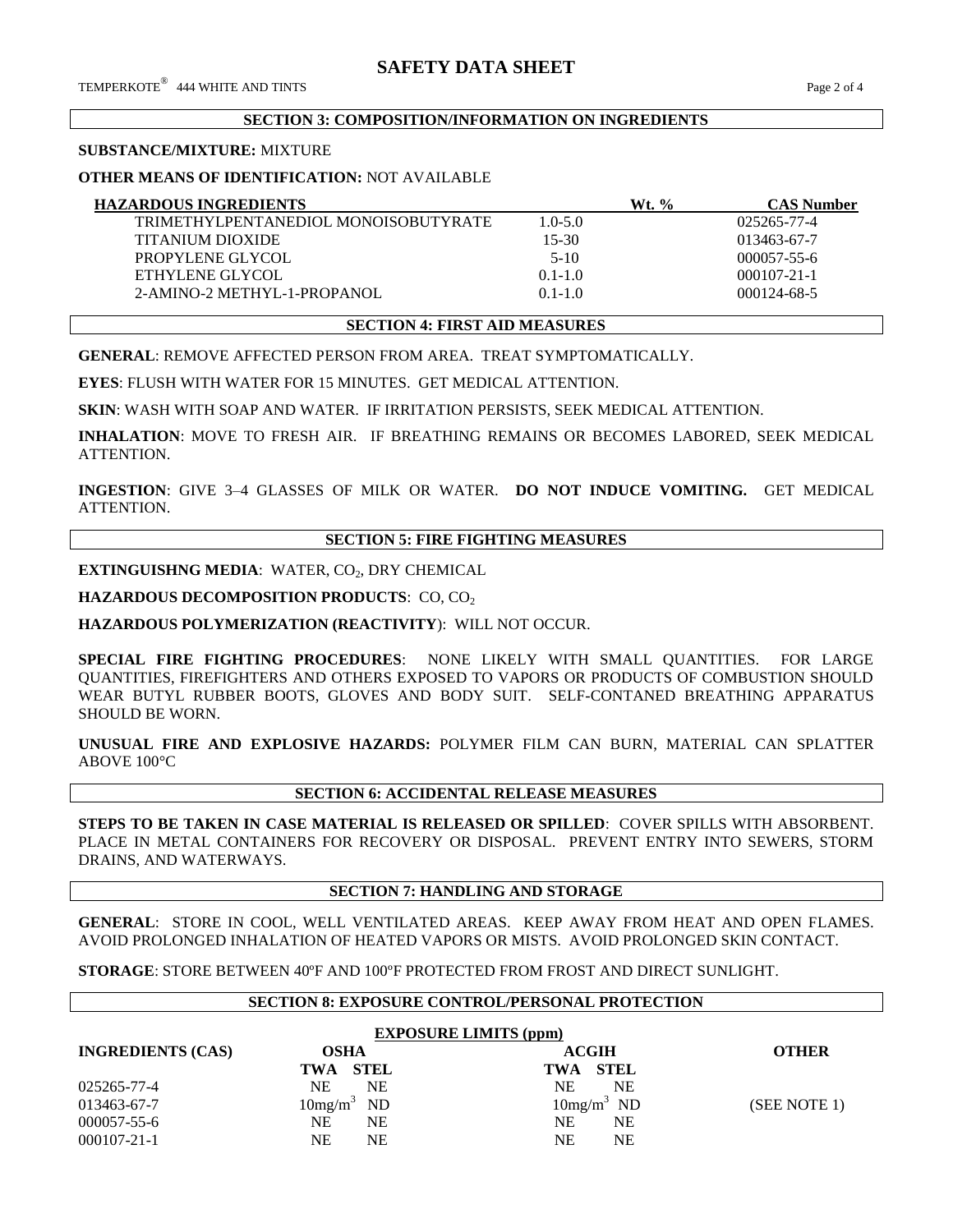TEMPERKOTE<sup>®</sup> 444 WHITE AND TINTS  $P_{\text{age 3 of 4}}$ 

## **SECTION 8: EXPOSURE CONTROL/PERSONAL PROTECTION**

|                          |      |      | <b>EXPOSURE LIMITS (ppm)</b> |              |              |
|--------------------------|------|------|------------------------------|--------------|--------------|
| <b>INGREDIENTS (CAS)</b> | OSHA |      |                              | <b>ACGIH</b> | <b>OTHER</b> |
|                          | TWA  | STEL |                              | TWA STEL     |              |
| 000124-68-5              | NΕ   | NE   | NΕ                           | NΕ           |              |

**LEGEND**: (M) MAX. EXPOSURE LIMIT; (S) OCCUPATIONAL EXP. LIMIT; (R) SUPPLIERS REC. LIMIT, (+) PERCUTANEOUS RISK NOTE 1: VALUES MEANINGFUL ONLY WHEN HARDENED PRODUCT IS ABRADED, GROUND, ETC.

**ENGINEERING CONTROLS**: NO SPECIFIC CONTROLS NEEDED. GENERAL AND LOCAL EXHAUST RECOMMENDED.

**RESPIRATORY PROTECTION**: NONE REQUIRED IN ADEQUATELY VENTILATED AREAS. IF CONCENTRATION EXCEEDS 20ppm FOR LONGER THAN 15 MINUTES, A NIOSH APPROVED RESPIRATOR FOR ORGANIC VAPORS IS RECOMMENDED.

#### **PROTECTIVE GLOVES**: NITRILE RUBBER

**EYE PROTECTION**: SPLASH-PROOF GOGGLES OR CHEMICAL SAFETY GLASSES

**OTHER PROTECTIVE EQUIPMENT**: LONG SLEEVED SHIRTS AND TROUSERS. EMERGENCY EYE WASH STATIONS SHOULD BE READILY ACCESSIBLE.

**SECTION 9: PHYSICAL AND CHEMICAL PROPERTIES**

#### **APPEARANCE**

| PHYSICAL STATE: LIQUID                          | <b>FLAMMABLE LIMITS: NOT AVAILABLE</b>           |
|-------------------------------------------------|--------------------------------------------------|
| <b>COLOR: WHITE AND PASTEL COLORS</b>           | <b>LOWER EXPLOSION LIMIT: NA</b>                 |
| <b>ODOR: MILD</b>                               | <b>UPPER EXPLOSION LIMIT: NA</b>                 |
| $pH: 8.0-11.5$                                  | <b>VAPOR PRESSURE: NA</b>                        |
| <b>MELTING POINT: ND</b>                        | <b>VAPOR DENSITY:</b> $>1$ (AIR = 1)             |
| <b>BOILING POINT:</b> $100^{\circ}$ C (>212°F)  | <b>SPECIFIC GRAVITY: 1.2-1.3</b>                 |
| <b>FLASHPOINT: NA</b>                           | <b>COEFFICIENT OF WATER/OIL DISTRIBUTION: ND</b> |
| <b>EVAPORATION RATE:</b> <1 (BUTYL ACETATE = 1) | <b>AUTO IGNITION TEMP: NA</b>                    |
| $%$ SOLIDS BY WT: 50%                           | % VOLATILES BY VOLUME: 61%                       |

# **SECTION 10: STABILITY AND REACTIVITY**

**STABILITY**: STABLE

**CONDITIONS TO AVOID**: AVOID ELEVATED TEMPERATURES

**INCOMPATIBILITY (MATERIAL TO AVOID**): NONE KNOWN

**HAZARDOUS DECOMPOSITION PRODUCTS**: NONE KNOWN

# **HAZARDOUS POLYMERIZATION (REACTIVITY**): WILL NOT OCCUR

**CONDITIONS TO AVOID:** KEEP FROM FREEZING

# **SECTION 11: TOXICOLOGICAL INFORMATION**

#### **CARCINOGENICITY**

| <b>PRODUCT/INGREDIENT NAME</b> | OSHA | <b>IARC</b> | <b>NTP</b> |
|--------------------------------|------|-------------|------------|
| Titanium Dioxide               |      | םר<br>ں ے   |            |

TERATOGENICITY: ND MUTAGENICITY: ND

EMBRYOTOXICITY: ND SYNERGISTIC MATERIAL: ND